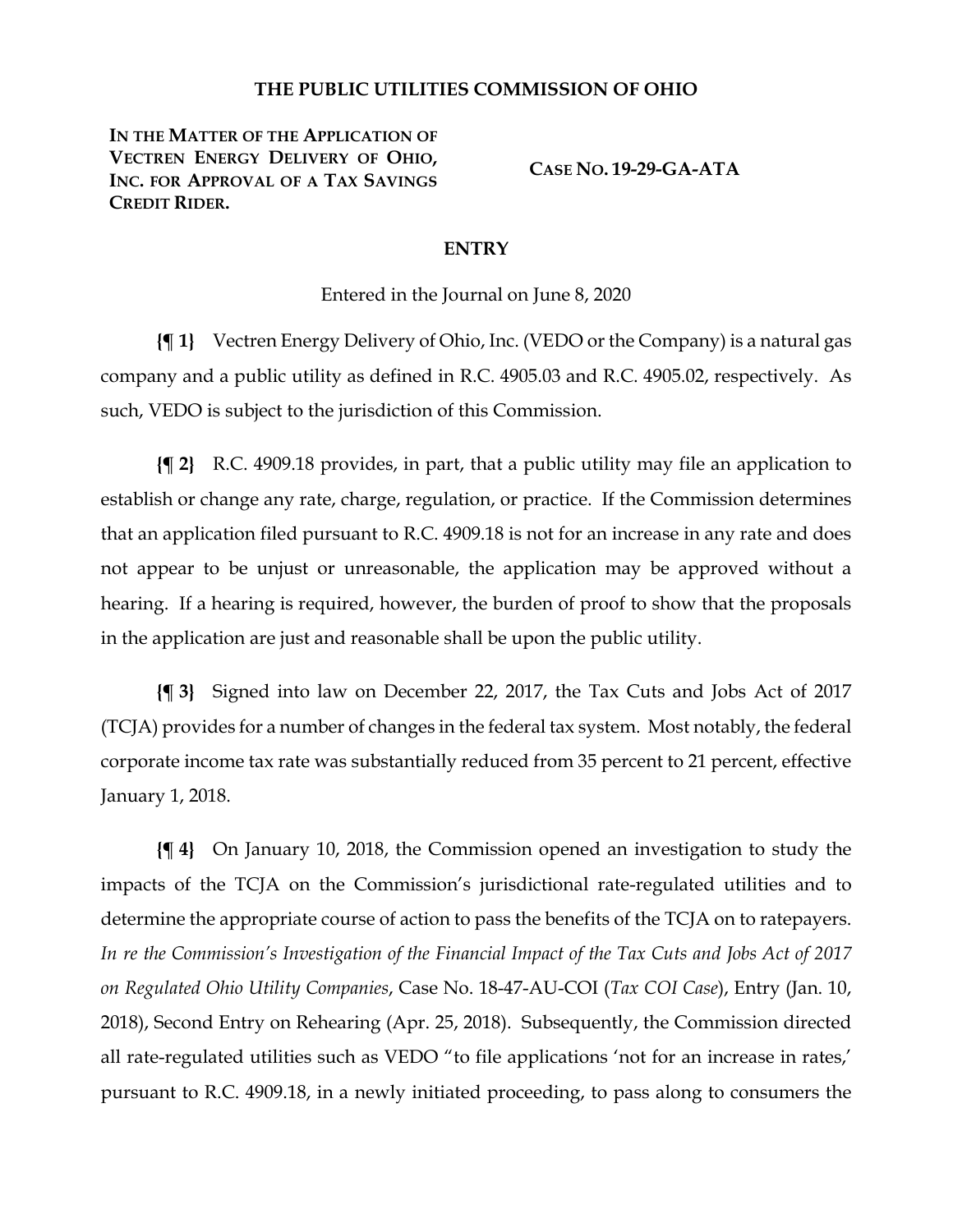tax savings resulting from the TCJA." *Tax COI Case*, Finding and Order (Oct. 24, 2018) at ¶ 29.

**{¶ 5}** On January 7, 2019, VEDO initiated this proceeding by filing an application for approval of a Tax Savings Credit Rider (TSCR) through which the Company would flow back to customers the benefits of the TCJA (the Application).

**{¶ 6}** On May 8, 2019, Ohio Consumers' Counsel (OCC) filed a motion to intervene in the proceeding.

**{¶ 7}** On March 4, 2020, Staff filed its review and recommendation regarding VEDO's Application.

**{¶ 8}** By Entry dated April 24, 2020, the attorney examiner issued a procedural schedule calling for motions to intervene to be filed by May 15, 2020, initial comments by May 22, 2020, and reply comments by June 8, 2020. The Entry also granted OCC's motion to intervene.

**{¶ 9}** On May 11, 2020, the attorney examiner issued an Entry granting, with modification, a joint motion to suspend the procedural schedule filed by VEDO, Staff, and OCC. Specifically, the attorney examiner suspended the deadline for filing initial and reply comments, but left unchanged the May 15, 2020 intervention deadline. Regardless, no other interested person has sought to intervene in this proceeding.

**{¶ 10}** On May 28, 2020, VEDO filed a stipulation and recommendation (Stipulation) executed by all parties. The parties represent that the Stipulation resolves all but one of the substantive issues raised in this proceeding and allows the flow back of tax savings to customers on a more expedited basis than would otherwise be possible through continued litigation; the parties seek to defer resolution of the remaining issue until later this year.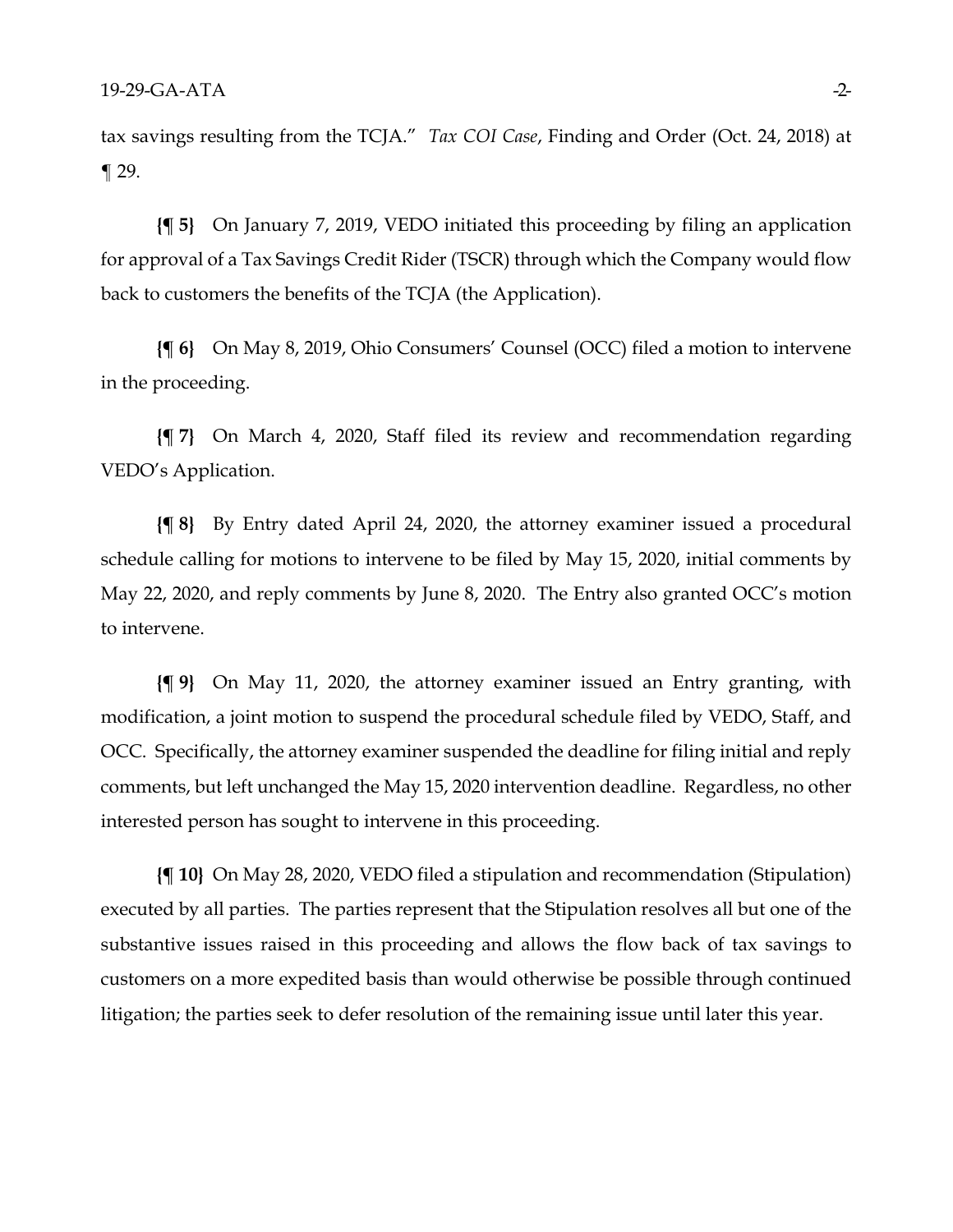**{¶ 11}** Along with the Stipulation, the parties filed a joint motion to waive testimony and hearing. The motion requests that the Commission waive Ohio Adm.Code 4901-1-30(D)'s requirement of providing testimony in support of the Stipulation and that the Commission approve the Stipulation without a hearing. The parties contend that good cause supports both requests.

**{¶ 12}** Ohio Adm.Code 4901-1-30(D) provides that, unless otherwise ordered, parties who file a full or partial written stipulation must file or provide the testimony of at least one signatory party that supports the stipulation. As one not mandated by statute, the Commission may waive the requirement under Ohio Adm.Code 4901-1-38. However, waiver is only appropriate upon a showing of good cause. Ohio Adm.Code 4901-1-38(B). In support of their request, the parties enumerate the following as demonstrating good cause to waive the filing of testimony: (1) the Stipulation results in a rate decrease for customers; (2) the Stipulation is supported by all parties; (3) no other stakeholder has sought to participate in the proceeding; (4) the parties all agree that the Stipulation passes the Commission's three-part test governing consideration of such agreements; and (5) the parties' resources are fully engaged elsewhere in efforts to respond to the current COVID-19 emergency, rendering preparation of testimony or participation in a hearing to be burdensome and dilatory to approval of the Stipulation and lower customer rates.

**{¶ 13}** Upon review, the attorney examiner finds that the reasons proffered by the parties do not amount to the good cause necessary to justify the requested waiver. Many stipulations presented for the Commission's review are supported by all parties, all of whom would agree that the stipulation passes muster under the three-part test. And, the fact that there are three parties to the proceeding, rather than five or ten or two, is not dispositive as to whether good cause exists to waive the submission of testimony in support of a stipulation. The same can be said regarding whether a stipulation reduces or increases rates. Most stipulations before the Commission have some effect on consumer rates, but that overall effect is not motive to waive supporting testimony. To the contrary, these four circumstances are common to stipulated proceedings before the Commission. The sole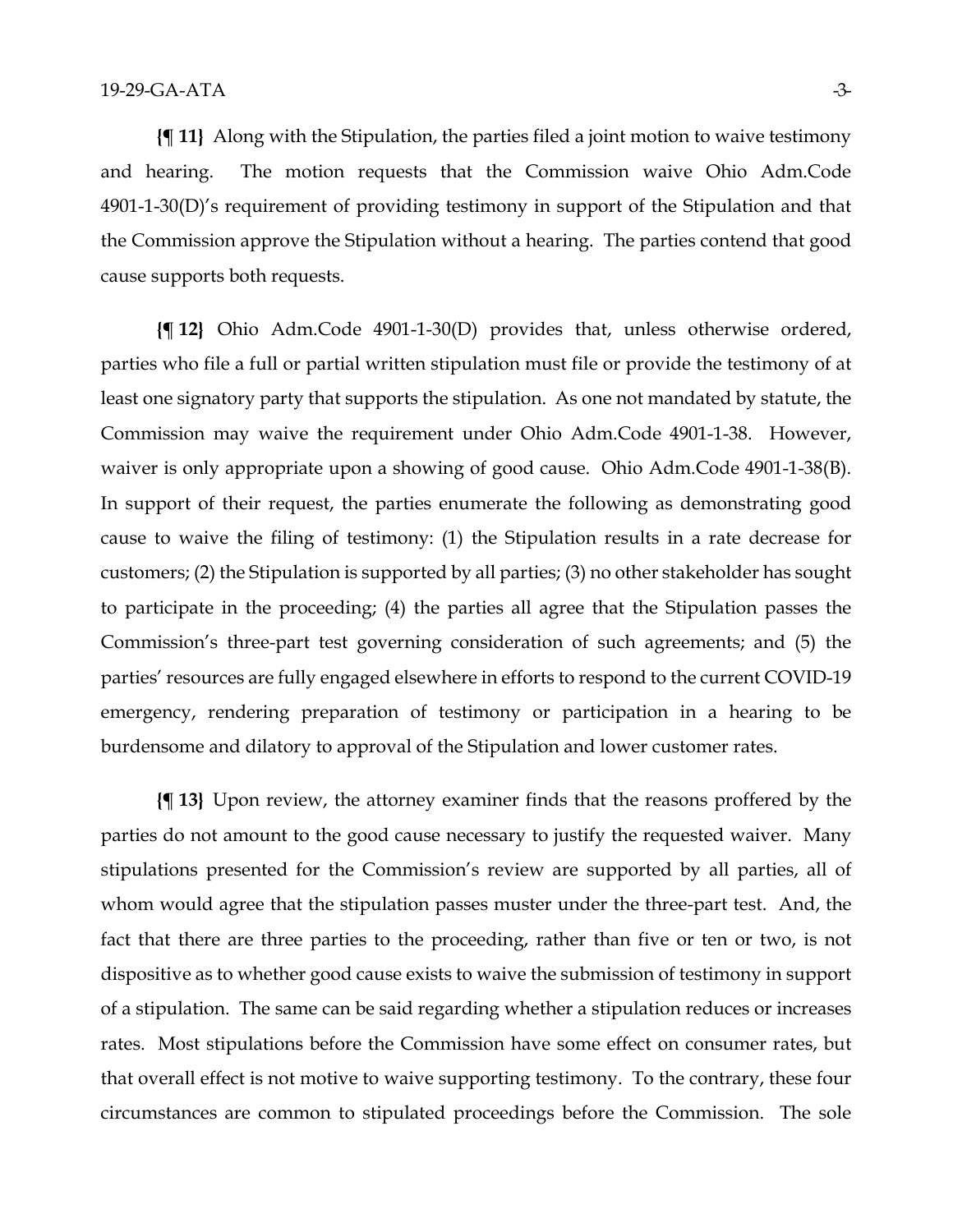outlier is the current COVID-19 emergency and the strain this emergency is causing on the parties' resources. While the attorney examiner is cognizant of that strain, the Commission must be able to fully evaluate the reasonableness of the parties' May 28, 2020 Stipulation in order to fulfill the Commission's statutory obligations; testimony in support of the Stipulation is critical to that objective.

**{¶ 14}** Based on the foregoing, the attorney examiner finds that the parties' motion to waive testimony is not supported by good cause and should be denied. As such, the attorney examiner directs at least one signatory party file testimony in support of the Stipulation, consistent with Ohio Adm.Code 4901-1-30(D), within ten days of the date of this Entry. The attorney examiner further finds that the second aspect of the parties' motion is better left to the Commission's discretion. Following the review and consideration of the Stipulation and supporting testimony, the Commission will determine whether a hearing is necessary.

**{¶ 15}** It is, therefore,

**{¶ 16}** ORDERED, That the parties' joint motion to waive testimony and hearing is denied to the extent stated in Paragraph 14. It is, further,

**{¶ 17}** ORDERED, That a copy of this Entry be served upon all interested persons and parties of record.

## THE PUBLIC UTILITIES COMMISSION OF OHIO

*/s/Patricia A. Schabo*

By: Patricia A. Schabo Attorney Examiner

JRJ/hac